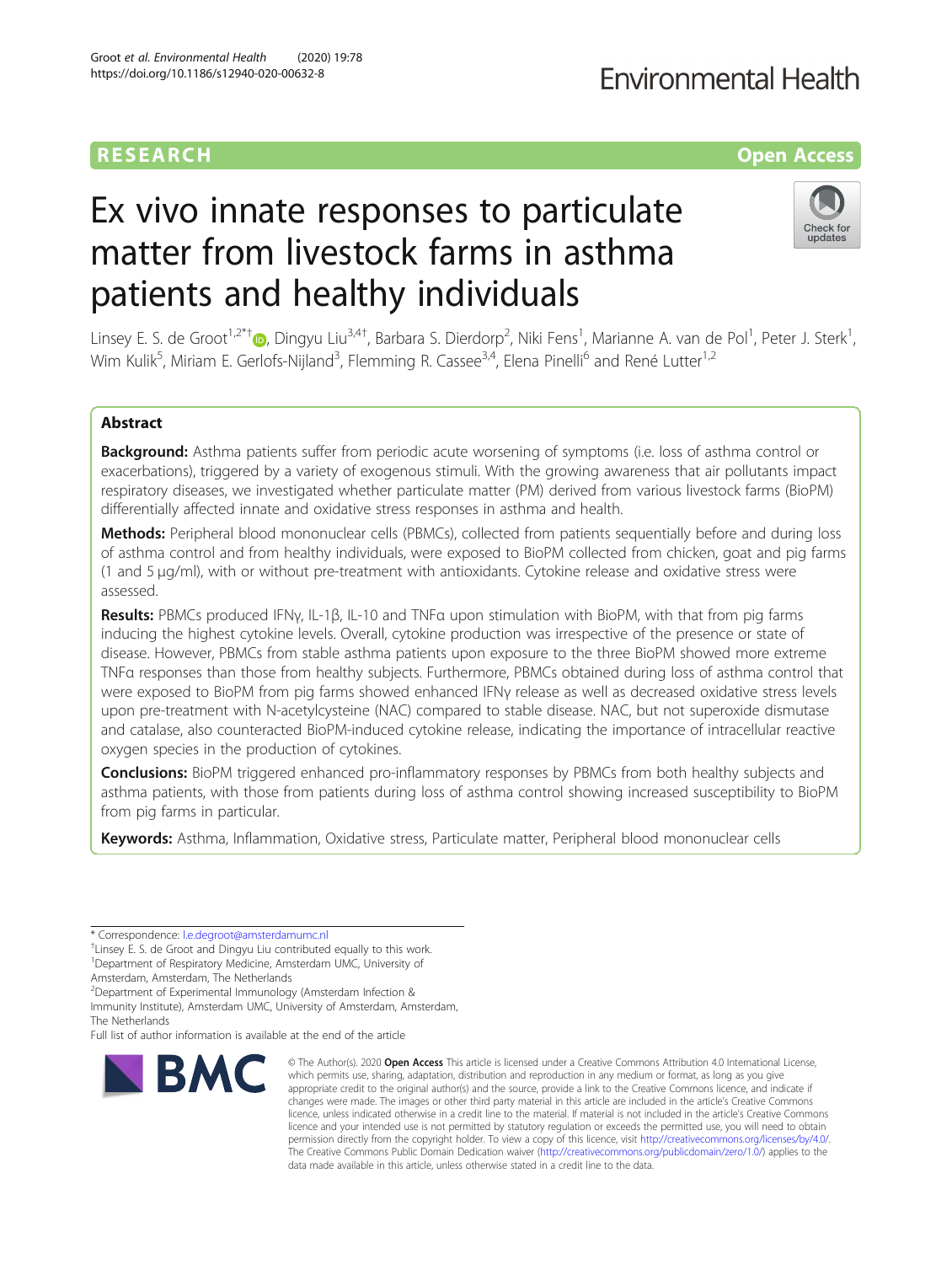## Introduction

Asthma is a chronic inflammatory lung disease associated with reversible airway obstruction and increased responsiveness of the airways to a variety of stimuli (also known as bronchial hyperresponsiveness). It is a heterogeneous disease with e.g. differences in treatment, severity and time of onset. To some extent this heterogeneity is reflected in airway inflammation, like a more eosinophilic versus a more neutrophilic inflammation, but increased levels of oxidative damage are seen in virtually all patients. Asthma patients may suffer from periodic acute worsening of symptoms, referred to as loss of asthma control or exacerbations, that can be triggered by several exogenous factors, including viruses and allergens [[1\]](#page-8-0).

Recently, air pollution from ozone, nitrogen dioxides and particulate matter (PM), including traffic- and livestock-related emissions, has received increasing attention as it exacerbates and even may induce asthma [[2](#page-8-0)–[4](#page-8-0)] and was shown to contribute to asthma mortality [[5](#page-8-0)]. Traffic-related PM drives the transcription of inflammatory mediators relevant to asthma and is a potent inducer of oxidative stress  $[6]$  $[6]$  $[6]$ , as many of its components may act as a source of free radicals. This is unlikely to be the case for PM collected from specific livestock farms (BioPM). BioPM, however, was shown to contain multiple Toll-like receptor (TLR) ligands and even microorganisms or parts thereof, with distinct microbiota profiles associated with corresponding animal species [\[7\]](#page-8-0).

In this study, we evaluated whether BioPM triggers distinct innate responses by peripheral blood mononuclear cells (PBMCs) from clinically stable asthma patients as compared to healthy controls. As airway inflammation worsens during loss of asthma control, we have also collected PBMCs from those patients of whom stable samples were obtained, but now during corticosteroid withdrawal-induced loss of asthma control. This allowed us to determine whether the innate responses to BioPM in asthma were modulated compared to baseline. BioPM derived from chicken, goat and pig farms, which are considered major sources of BioPM in The Netherlands, were compared. In addition, we aimed to clarify whether BioPM exerts its effects via oxidative stress-dependent mechanisms.

## Methods

## BioPM sampling period, sites and procedure

Ambient fine (< 2.5 μm, Mass Medium Aerodynamic Diameter) PM was collected at three livestock farms in The Netherlands from July 2016 to July 2017, including one chicken, one goat and one pig farm, all located in the central region of The Netherlands. Per site, sampling was carried out for two to 6 days and for 6 hours per day (between 09:00 and 16:00 h) in order to collect sufficient material. The daily collected BioPM from each site was pooled in order to carry out the current study. Characteristic features of the collected BioPM for each site and detailed description of the sampling dates and procedures during the sampling collection is described elsewhere [[7\]](#page-8-0). All BioPM were collected in demineralized water using a Versatile Aerosol Concentration Enrichment System as described previously [\[8](#page-8-0)].

#### Subjects

Patients with mild to moderate allergic asthma originated from a standardized prospective inhaled corticosteroid (ICS) interruption study [[9](#page-8-0)–[11](#page-8-0)]. All were current non-smokers, treated with a stable dose of ICS  $(\geq 500 \,\mu g)$ fluticasone or equivalent) and no systemic steroids, antiimmunoglobulin E (IgE) or antibiotic therapy. The study design included a baseline visit and a loss of disease control visit. Following baseline measurements, patients were instructed to abruptly discontinue the use of ICS until loss of asthma control occurred (or for a maximum of 8 weeks), which was defined as meeting two out of the three criteria mentioned below. Then, the second visit was scheduled. Criteria for loss of asthma control included: (1) morning peak expiratory flow < 80% of baseline on at least two consecutive days, (2) wakening due to asthma on at least two consecutive nights and (3) use of more than eight puffs short-acting  $\beta_2$ -agonist per day on at least two consecutive days. The study was approved by the AMC Medical Ethics Committee (2011\_ 082#B201152) and registered at the Netherlands Trial Register (NTR3316). All participants provided written informed consent. Healthy controls were recruited in accordance with a study protocol that was reviewed by the AMC Medical Ethics Committee (2015\_074). The need for ethical approval was waived. Prior to sample donation, all donors gave informed consent. In the present study, we compared 10 asthma patients at stable disease and during loss of control and 10 healthy volunteers.

## Processing and analysis of blood

Venous blood was collected in serum and heparin tubes. Total IgE in serum was determined by ImmunoCAP (Phadia AB, Uppsala, Sweden). PBMCs were isolated from heparin blood using standard density gradient techniques and stored in liquid nitrogen until further analysis.

## PBMC stimulation

For stimulations, PBMCs were thawed, washed, counted on the Coulter counter (Beckman Coulter, Brea, CA, USA) and diluted to  $10^6$ /ml culture medium. The optimal BioPM concentration (range: 0.01 to 50 μg/ml) was determined based on cell viability and cytokine production. For experiments described here, PBMCs were plated in the presence or absence of BioPM collected from chicken, goat or pig farms  $(1 \text{ or } 5 \mu g/ml)$ , with or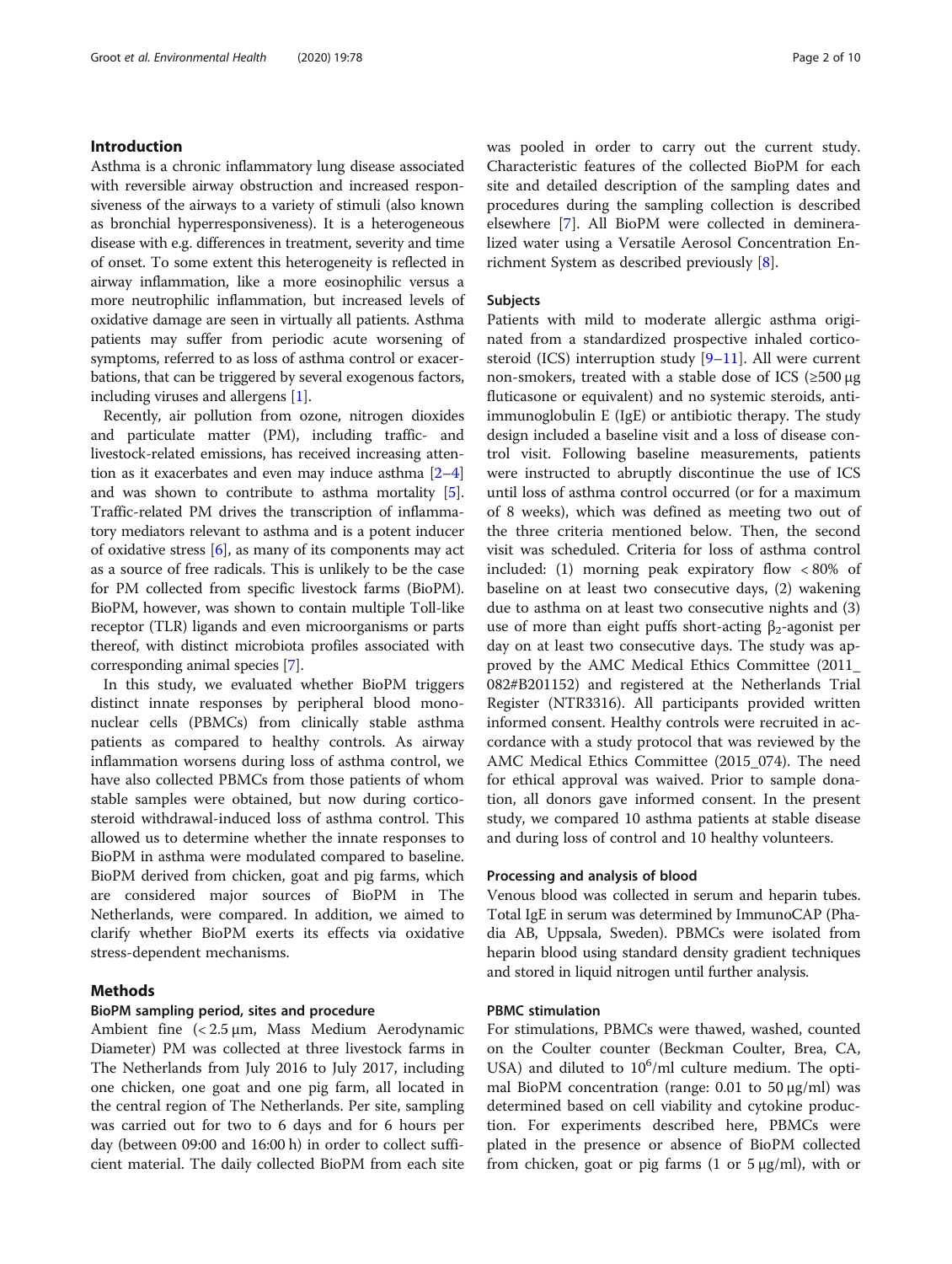without 1 h pre-treatment with N-acetylcysteine (NAC) (Sigma-Aldrich, Saint Louis, MO, USA; 1 or 10 mM) or a combination of superoxide dismutase (SOD) (Sigma-Aldrich; 100 μg/ml) and catalase (Boehringer Mannheim GmbH, Mannheim, Germany; 50 μg/ml) and incubated for 20 h. Supernatant was collected for subsequent assays.

#### Viability

To assess the potential cytotoxic effect of BioPM and NAC, PBMC viability was determined using Cell Proliferation Reagent WST-1 (Roche Diagnostics GmbH, Mannheim, Germany) according to the instructions of the manufacturer.

## Luminex

Interferon (IFN) γ, interleukin (IL)-10, IL-1β and tumor necrosis factor (TNF) α were measured using R&D Systems (Minneapolis, MN, USA) reagents according to the instructions of the manufacturer and read on a Bioplex 200 (Bio-Rad, Hercules, CA, USA). Possible interference of NAC with Luminex antibodies was excluded by direct addition of 10 mM NAC to the standards.

## Mass spectrometry

Malondialdehyde (MDA) was determined by ultraperformance liquid chromatography-tandem mass spectrometry as described previously [[12\]](#page-8-0).

#### Statistical analysis

Statistical analysis was performed using GraphPad Prism 8.0 (GraphPad Software, La Jolla, CA, USA). Data are presented as mean ± SEM and were analyzed using paired or unpaired t-tests, F-tests to compare variances, RM one-way ANOVA or mixed-effects analysis where appropriate. P-values < 0.05 were considered statistically significant.

## Results

Asthma patients were on average  $28.3 \pm 2.9$  years of age and 70% of them was female. Clinical characteristics at stable disease and during loss of control are summarized in Table 1. The average time until loss of asthma control was  $31.5 \pm 4.8$  days and this was associated with a significant increase in Asthma Control Questionnaire and Wisconsin Upper Respiratory Symptom Survey scores and a significant decrease in forced expiratory volume in 1 second  $(FEV_1)$  % predicted compared to baseline. Furthermore, loss of asthma control was accompanied by increased sputum eosinophils, whereas neutrophils remained unaffected. For the healthy controls, 30% had total IgE levels over 100 kU/L and were considered allergic. Monocyte percentages in thawed PBMCs did not differ between asthma patients and healthy volunteers

Table 1 Clinical characteristics of asthma patients at stable disease and during loss of control

|                                        | Stable            | Loss of control  | $P$ -value |
|----------------------------------------|-------------------|------------------|------------|
| <b>ACQ</b>                             | $6.30 + 1.04$     | $20.60 \pm 0.88$ | < 0.0001   |
| <b>WURSS</b>                           | $41.10 + 8.97$    | $60.10 + 10.48$  | 0.04       |
| FEV <sub>1</sub> % predicted           | $103.0 + 3.70$    | $90.30 + 5.89$   | 0.01       |
| FeNO (ppb)                             | $39.40 + 13.33$   | $61.70 + 15.40$  | 0.24       |
| Sputum eosinophils (%)                 | $2.58 \pm 1.45$   | $13.46 \pm 4.62$ | 0.03       |
| Sputum neutrophils (%)                 | $41.90 \pm 12.20$ | $44.56 + 8.30$   | 0.65       |
| Blood eosinophils (%)                  | $3.39 + 0.85$     | $6.33 + 2.15$    | 0.07       |
| Blood eosinophils (10 <sup>9</sup> /L) | $0.22 + 0.06$     | $0.43 + 0.17$    | 0.13       |
| Blood neutrophils (%)                  | $55.19 + 3.58$    | $52.86 + 3.23$   | 0.19       |
| Blood neutrophils (10 <sup>9</sup> /L) | $3.80 + 0.72$     | $3.34 + 0.32$    | 0.35       |

Data (mean ± SEM) for the 10 asthma patients of whom PBMCs were used. Data for all patients included in the corticosteroid interruption study is provided elsewhere [[9](#page-8-0)–[11](#page-8-0)]. ACQ, Asthma Control Questionnaire; WURSS, Wisconsin Upper Respiratory Symptom Survey; FEV<sub>1</sub>, forced expiratory volume in 1 second; FeNO, fraction exhaled nitric oxide

 $(14.87 \pm 1.22 \text{ versus } 12.37 \pm 0.85; p = 0.11)$  and were not affected by loss of asthma control  $(14.38 \pm 0.83; p = 0.51)$ versus stable asthma).

For all three groups, no cytokine levels were detected when PBMCs were cultured in medium only (not shown). One and 5 μg/ml BioPM collected from chicken, goat and pig farms induced the production of IFNγ, IL-10, IL-1β and TNFα by PBMCs from stable asthma patients and healthy volunteers in an apparent concentration-dependent manner (except for TNFα production induced by BioPM from the goat farm) (Fig. [1](#page-3-0)). Cell viability remained > 80% (not shown). The source of BioPM determined the magnitude of cytokine production, with exposure to the pig farm generally inducing the highest cytokine production and exposure to the chicken farm the lowest. The response to BioPM in healthy controls was not associated with allergic status, suggesting that the results for asthma patients are not allergy-related. No significant differences in response were detected between stable asthma patients and healthy controls. Yet, PBMCs from the asthma group compared to those from healthy controls showed more variability with, for the same patients, extreme (high and low) TNFα responses to the three BioPM ( $p < 0.01$ ,  $p = 0.11$  and  $p = 0.07$ for 1  $\mu$ g/ml and  $p = 0.13$ ,  $p < 0.05$  and  $p = 0.12$  for 5  $\mu$ g/ml BioPM from chicken, goat and pig farms, respectively).

We then questioned whether PBMCs would respond differently when obtained from the same patients experiencing loss of asthma control compared to stable disease. Again, BioPM induced cytokine production in a concentration-dependent manner by PBMCs from patients during loss of asthma control (with the exception of IFNγ and TNFα production induced by BioPM from the goat farm) (Fig. [2\)](#page-4-0). PBMCs from asthma patients during loss of control showed enhanced IFNγ levels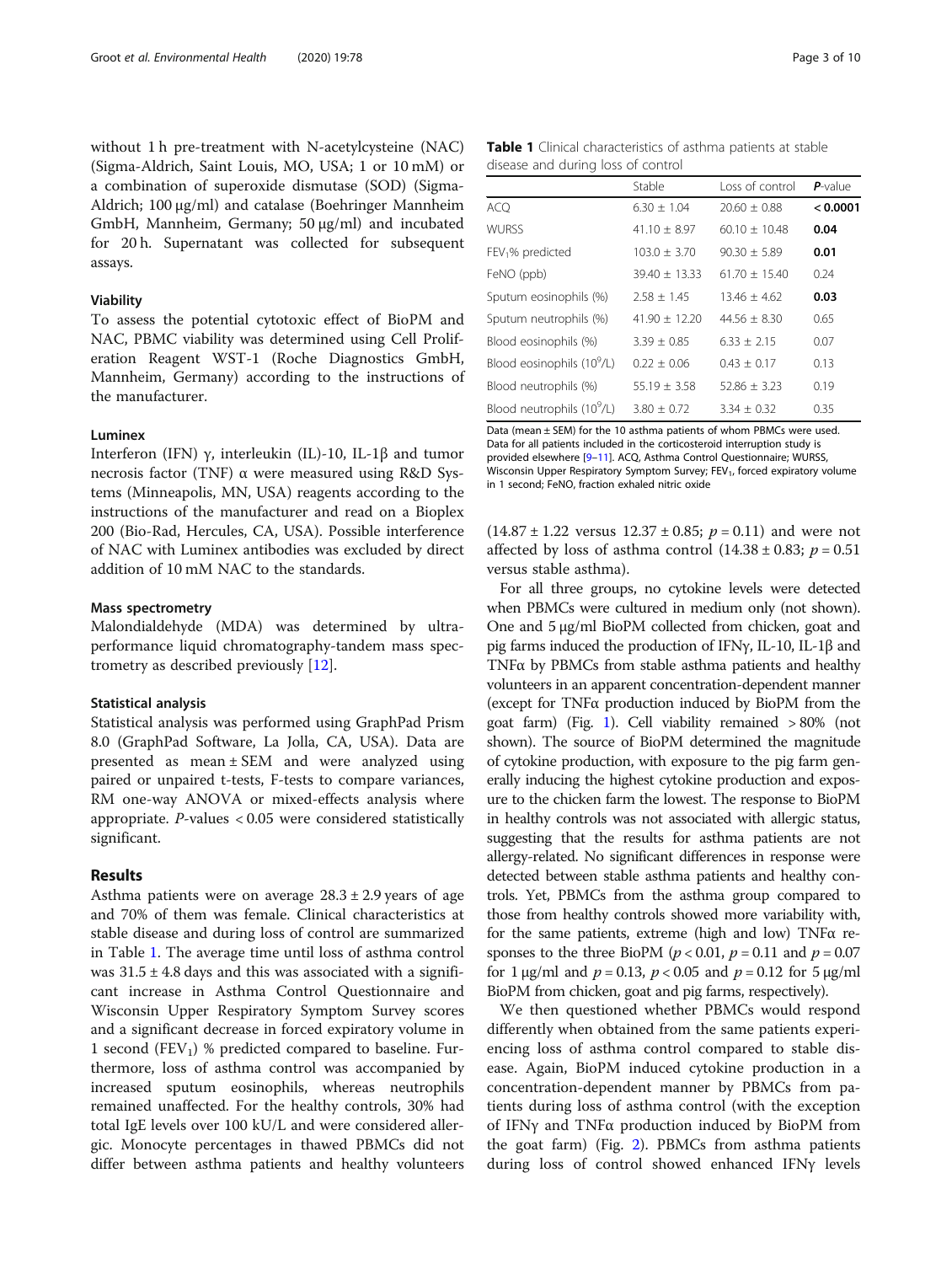<span id="page-3-0"></span>

compared to stable disease after exposure to  $1 \mu g/ml$ BioPM collected from the pig farm, but no other differences in BioPM-induced cytokine production were found between the two groups.

Pre-treatment of PBMCs with the antioxidant NAC attenuated cytokine production induced by BioPM from all three farms in all three groups (Fig. [3](#page-5-0)). NAC at a concentration of 10 mM was generally more efficient than 1 mM, with 1 mM in some cases not having any effect or even resulting in a minor increase in cytokine production. NAC by itself did not induce cytokine release, nor did it affect cell viability (not shown). The effect of NAC appeared to be most pronounced for IL-10, where cytokine production was almost completely abolished when PBMCs were pre-treated with 10 mM NAC. In general, again no differences between healthy controls and asthma patients during stable disease and during loss of control were found, although 5 μg/ml pig farm BioPMexposed PBMCs from asthma patients were less responsive to pre-treatment with 1 mM NAC in terms of IL-10 production. The effect of NAC was, especially at 1 mM, most pronounced in the chicken farm, which inversely parallels the magnitude of cytokine production.

In order to discriminate between intracellular (e.g. mitochondrial) and extracellular reactive oxygen species (ROS), we used the antioxidant combination of SOD and catalase, both large molecules that will not directly enter cells. In contrast to NAC, the combination of SOD and catalase did not inhibit BioPM-induced release of cytokines (Fig. [4\)](#page-5-0). In fact, the combination of SOD and catalase, without additional exposure to BioPM, resulted in enhanced cytokine production compared to unstimulated PBMCs (not shown). Why SOD and catalase induced cytokine production by itself remains unclear, but since both commercially acquired enzymes were purified from tissues this increase could possibly be related to contaminants.

Oxidative stress assessed by the lipid peroxidation product MDA in culture medium from PBMCs was not affected by exposure to BioPM and no differences were detected between groups or farms, although pig farm BioPM tended to slightly increase MDA levels in the loss of asthma control group (Fig. [5\)](#page-6-0). Pre-treatment with 10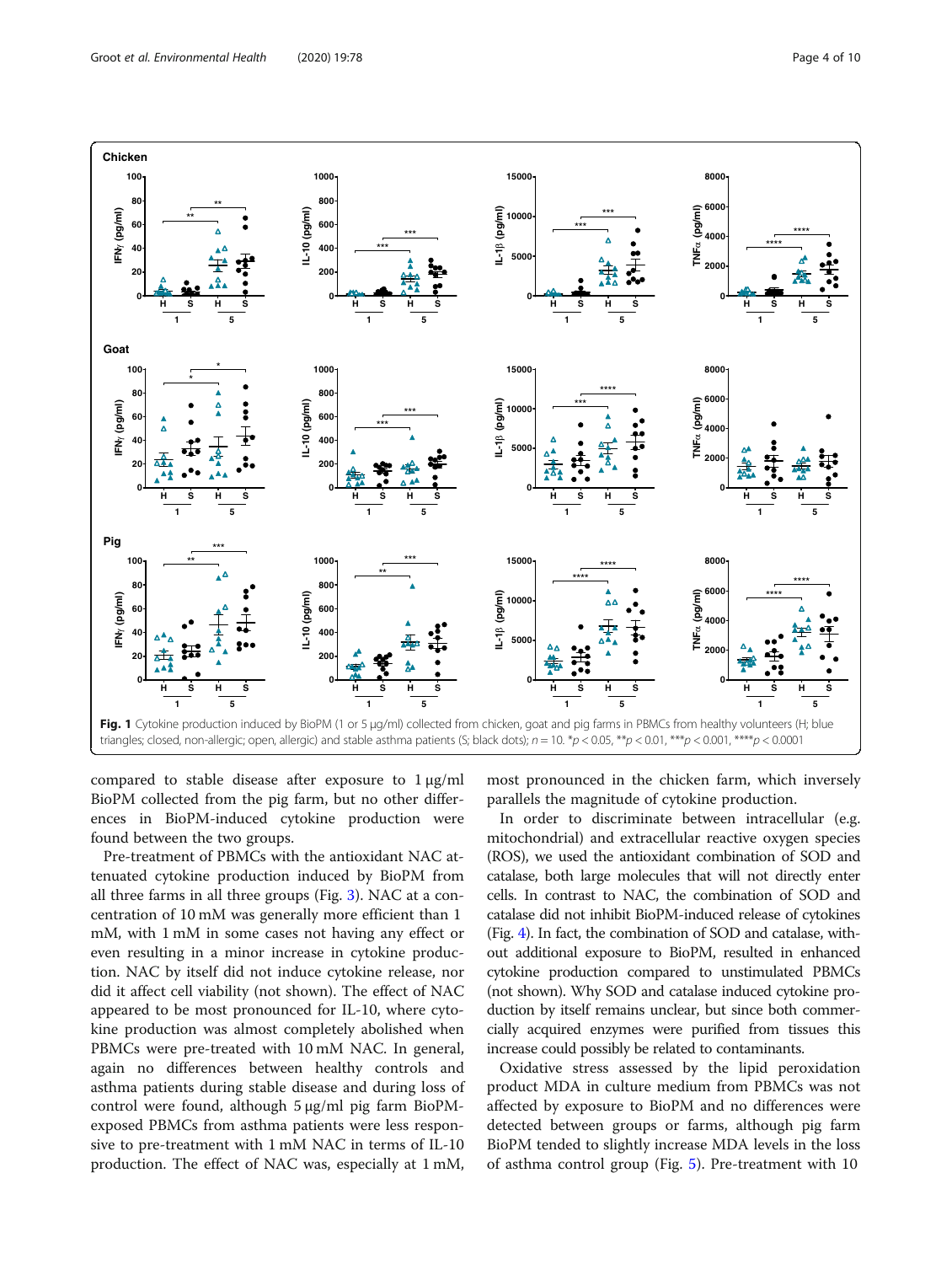<span id="page-4-0"></span>

mM NAC was able to lower levels of MDA in PBMCs from asthma patients during loss of control after exposure to BioPM collected from pig farms, but not in PBMCs from any of the other groups or after exposure to BioPM collected from chicken or goat farms. This was also the only condition being significantly lower compared to the stable disease counterparts.

## **Discussion**

There is increasing evidence that PM from livestock affects respiratory diseases including asthma [[13](#page-8-0)–[15](#page-8-0)]. Whereas traffic-related PM effects are claimed to be mediated by ROS due to the presence of carbon or quinone species, this is less likely for BioPM. In the present study, we demonstrated that BioPM derived from chicken, goat and pig farms induced cytokine production by PBMCs from healthy and asthmatic individuals (potency rank: pig>goat> > chicken) with an apparent dose-dependency. These inflammatory events were abrogated by pretreatment with NAC, but not SOD and catalase,

suggestive of a mechanism (partly) related to intracellular ROS induced by activation of TLRs. No marked differences in inflammatory response to BioPM were detected between PBMCs from healthy controls and asthma patients. However, PBMCs obtained during loss of asthma control demonstrated an enhanced IFNγ response upon exposure to BioPM from the pig farm, which was paralleled by oxidative stress.

In the current study we focused on mediators generated particularly by monocytes/macrophages as initial drivers of the inflammatory response to BioPM. This does not exclude that BioPM may also trigger e.g. T helper 2 (Th2) responses, although in our pilot studies we found no production of IL-4, IL-5 and IL-13 by PBMCs after 20 h of exposure to BioPM (not shown). We did measure increased levels of IFNγ, IL-10, IL-1β and TNFα, which parallels earlier findings where levels of IL-1β in PBMCs and TNFα in serum from healthy volunteers were significantly higher after exposure to dust from swine confinement buildings [[16](#page-8-0)], indicating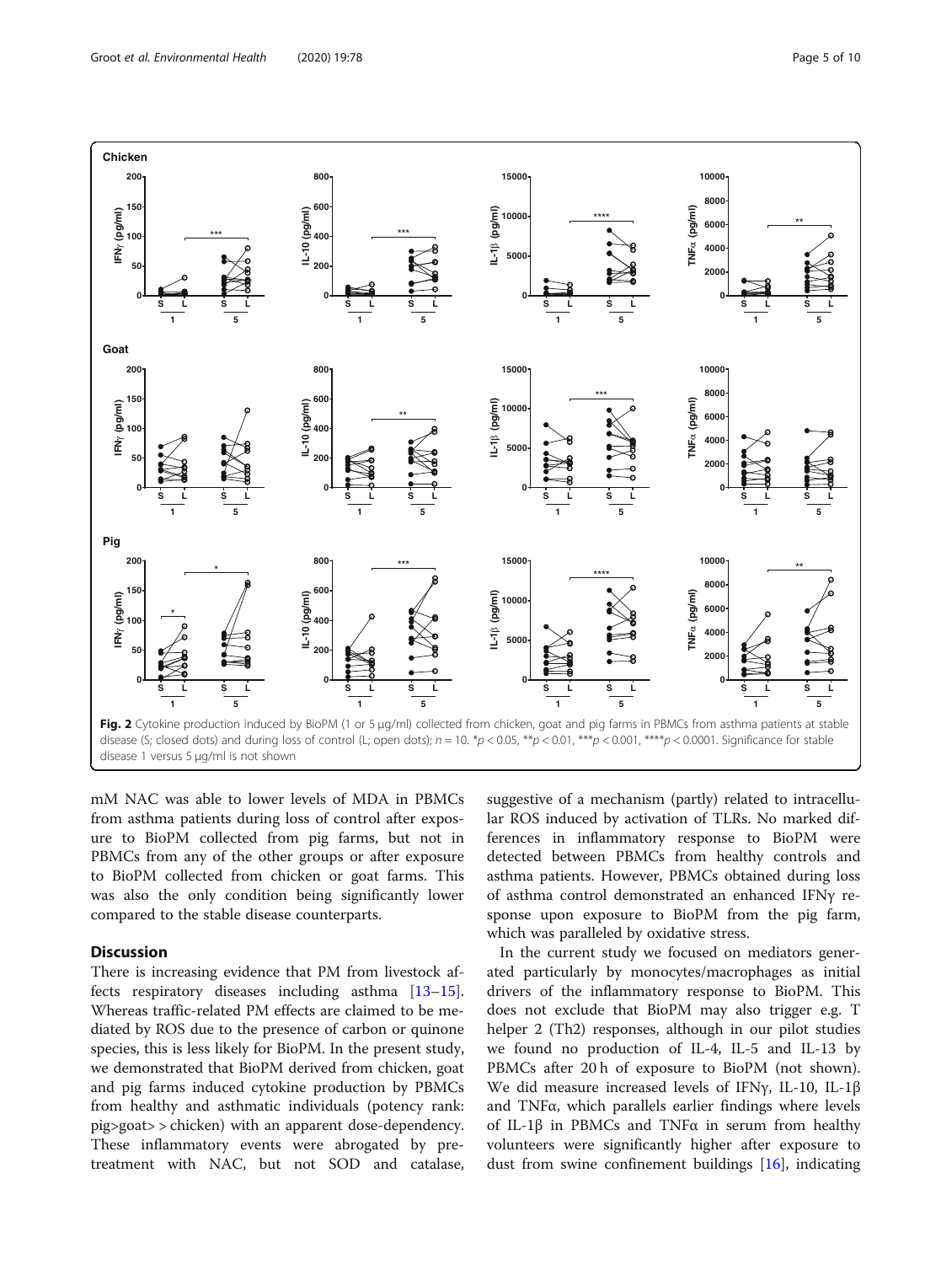<span id="page-5-0"></span>

that these cytokines may be associated with regulating the inflammatory response after inhalation of BioPM. Furthermore, work with human U937 macrophages showed increased TNFα mRNA levels and other proinflammatory marker genes after exposure to PM collected from dairy farms [\[17](#page-8-0)]. The large quantities of IL-1β produced in the present study are suggestive of the involvement of inflammasomes, which have been linked to asthma severity and steroid resistance  $[18–20]$  $[18–20]$  $[18–20]$  $[18–20]$  $[18–20]$ . TNF $\alpha$ is also of interest in the context of asthma as it was reported to determine the severity of hyperresponsiveness [[21\]](#page-8-0) and contribute to an exaggerated inflammatory

response by bronchial epithelial cells from most asthma patients in the presence of IL-17 [[22](#page-8-0)]. Here, the BioPMinduced TNFα response tended to be more variable with some extremes (high and low) for PBMCs from asthma patients compared to those from healthy subjects, although no differences were observed when comparing the asthma population as a whole. Nevertheless, as this extreme TNFα production was found for the same patients with all three BioPM and not for the three other cytokines, this indicates that this is a genuine finding. This also fits the concept that asthma is a heterogeneous disease, indicating that some asthma phenotypes may

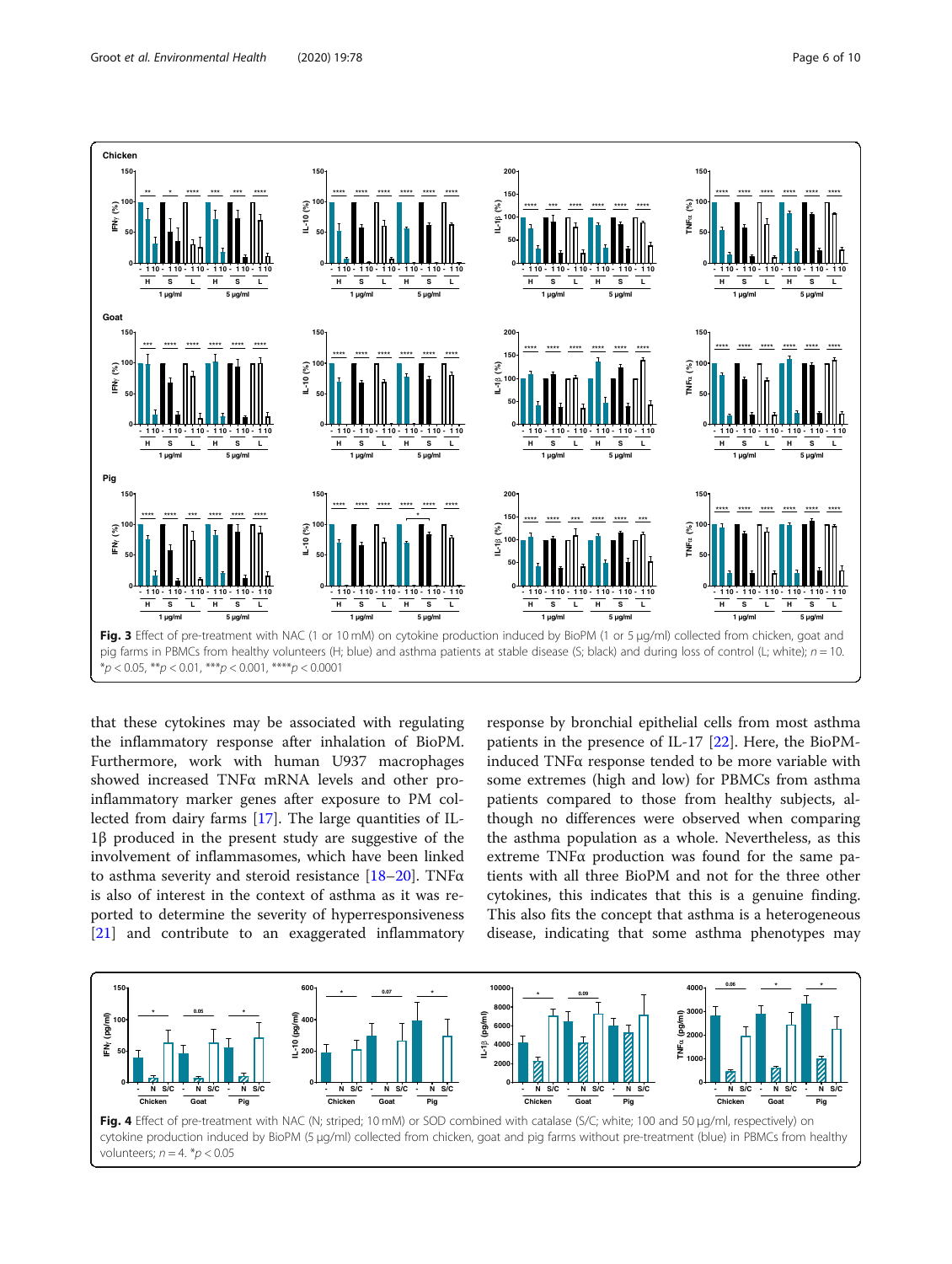<span id="page-6-0"></span>

experience more severe inflammatory events in response to BioPM. We did not find any other differences in cytokine production between stable asthma patients and healthy volunteers, which is in agreement with blood responsiveness upon ex vivo stimulation with EHC-93 urban dust [[23](#page-8-0)] and inflammatory responses upon in vivo exposure to ambient particles collected in Los Angeles [\[24](#page-8-0)]. On the other hand, it contradicts several other studies that found attenuated responses to diesel exhaust in asthmatic individuals compared to healthy controls [\[25](#page-8-0), [26](#page-8-0)], which may relate to the specific nature of this PM. Similarly, levels of the oxidative stress marker MDA were comparable between stable asthma patients and healthy controls, yet not affected by exposure to BioPM. Previous studies, however, have shown that high pollution/PM induced oxidative stress levels in exhaled breath condensate and urine in healthy young adults and schoolchildren [[27,](#page-8-0) [28\]](#page-8-0), although this increase in oxidative stress was similar between non-asthmatics and asthmatics [[29\]](#page-8-0).

The lack of exaggerated inflammatory and oxidative stress events in PBMCs from asthma patients as a whole to BioPM was surprising as subjects with pre-existing respiratory disease are more susceptible to traffic-related PM-induced injury. This discrepancy between trafficrelated PM and BioPM is presumably due to the presence of free radicals and/or chemical components in the first. The microbiota profiles present in our BioPM were identified previously, where it was also demonstrated that blocking of TLR4 interfered with cytokine production by MM6 cells stimulated with BioPM [[7](#page-8-0)]. It is thus likely that mainly liposaccharides are responsible for the observed BioPM-induced inflammatory responses, although future studies should determine whether compounds that may lead to oxidative stress are truly absent in our BioPM. Clinical consequences may therefore depend on the source of PM, that may not only differ in composition but may, dependent on size, also deposit at

different regions in the lung. Moreover, even though monocytes are precursors of lung macrophages, the PBMC responses examined in the current study do not necessarily reflect the contribution of macrophages to airway inflammation. As differences with local macrophages may exist, the actual damage by BioPM to the lungs from healthy individuals and asthma patients remains to be elucidated.

To the best of our knowledge, this is the first study that includes ex vivo BioPM exposure during loss of asthma control. The majority of BioPM-induced inflammatory responses was similar to that in stable asthma. We did, however, detect increased IFNγ levels during loss of asthma control after 1 but not after 5 μg/ml pig farm exposure, which suggests a lower threshold for IFNγ induction by PBMCs from these patients. Enhanced IFNγ production by PBMCs was also seen for asthmatic children, but despite similar seroprevalence not in non-asthmatic children, in an in vitro response to Chlamydia pneumoniae, which has been associated with asthma exacerbations [\[30](#page-8-0)]. Still, the pathophysiological effect of enhanced IFNγ responses is unknown, although we have shown before that the IFN response during rhinovirus-induced loss of asthma control correlates with eosinophilic inflammation and drop in  $FEV<sub>1</sub>$  [\[31](#page-9-0)].

Pre-treatment with the antioxidant NAC suppressed BioPM-induced cytokine production in all groups and counteracted oxidative stress in pig farm BioPMexposed PBMCs from patients during loss of asthma control. These effects are therefore probably related to defective antioxidant defenses as suggested previously in mice exposed to wildfire PM [[32\]](#page-9-0). Induction of antioxidant defenses using vitamin supplementation has previously been demonstrated to attenuate the impact of air pollutants in children with asthma [\[33](#page-9-0)] and in mouse models of ovalbumin-induced experimental asthma [[34](#page-9-0), [35\]](#page-9-0). The complete inhibition of IL-10 release by pretreatment with 10 mM NAC was remarkable. It is not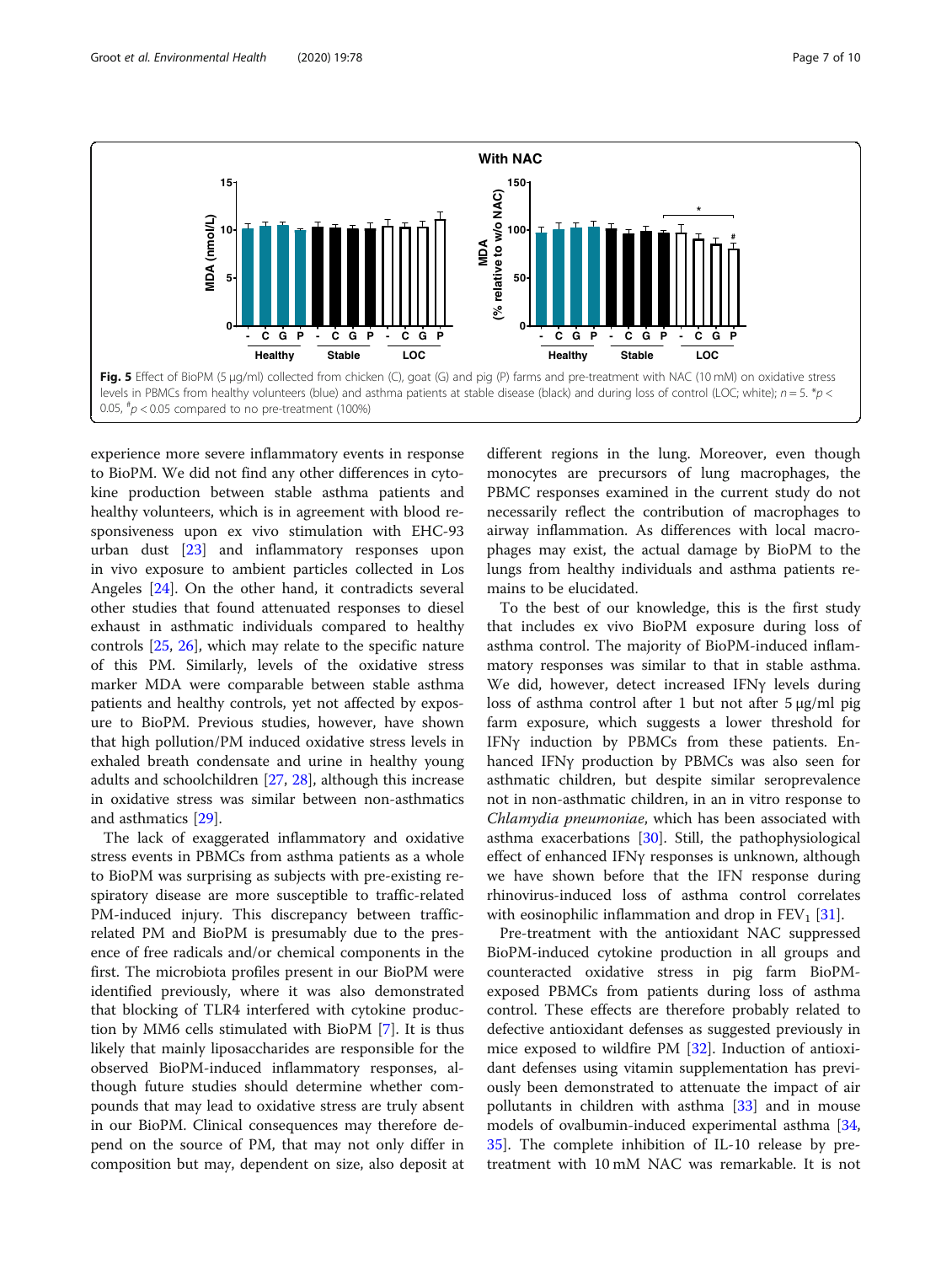unlikely that the production of IL-10 is more sensitive to oxidative stress than that of other cytokines measured, as was also reported before [[36](#page-9-0)]. The combination of SOD and catalase did not abolish cytokine release, indicating that the induction of cytokines is mainly dependent on intracellular ROS, though validation in a larger cohort is necessary. This finding would also to a certain extent exclude the presence of a free radical source in BioPM and further supports BioPM-induced cell activation by TLR ligands and dysfunctional or increased mitochondrial respiration, leading to excessive ROS production and inflammatory events. The association between PM exposure and damaged mitochondria has been described before in healthy subjects [[37](#page-9-0)].

Although PBMCs released cytokines upon exposure to BioPM from the three sources, there were some differences in response. Besides variation in potency, it became clear that BioPM from pig farms uniquely induced IFNγ production by PBMCs collected during loss of asthma control. Furthermore, this was the only BioPM where treatment with NAC counteracted oxidative stress in PBMCs from these patients. There may be several explanations for this, including size, (bio)chemical and microbial composition of pig farm-derived BioPM. As size and endotoxin levels were previously excluded as significant determinants, variation in response is possibly linked to the microbial or fungal diversity of BioPM from different farms as described by us before [\[7](#page-8-0), [38](#page-9-0)]. In our study we also showed that BioPM primarily contains ligands for TLR2 and TLR4 [\[7](#page-8-0)]. Additional TLR5 ligands were specific for pig farms only, which may account for the present observations [[39](#page-9-0)].

One of the strengths of this study is that we compared PBMCs from the same asthmatic patients during stable disease and loss of control, which allowed us to directly determine any effects induced by acute worsening of the disease. However, we do realize that this study also has several limitations, including the use of PBMCs instead of purified monocytes, monocyte-derived macrophages or airway macrophages. Whereas airway macrophages, as an important target for (Bio)PM, would have been the preferred cells of choice for this study, their collection before and during loss of control was not contemplated due to ethical constraints. Despite the potential difficulty in translating the findings to local effects, an advantage would be that ICS predominantly affect local cells and thus lung macrophages. Circulating monocytes would be less modulated, thereby limiting the possibility that the use of ICS may have affected our results. The use of PBMCs over monocyte-derived macrophages in this study was based on the potential loss of imprinting by in vitro maturation of monocytes towards macrophages and the potential loss of monocytes during their purification. Furthermore, PBMCs demonstrated differential

gene expression upon diesel exhaust inhalation in healthy volunteers, including inflammatory and oxidative stress pathways  $[40, 41]$  $[40, 41]$  $[40, 41]$  $[40, 41]$ , indicating that PM effects are not limited to the airways but can also be found in the circulation. In fact, it has been suggested previously that fine PM elicits systemic effects rather than respiratory symptoms [\[42](#page-9-0), [43\]](#page-9-0). Our findings are also based on relatively small sample sizes and a predominance of female subjects, who typically have more severe disease and more pronounced Th2 responses [\[44](#page-9-0)], which may have biased the results.

#### Conclusions

In summary, BioPM induced cytokine release by PBMCs from healthy and asthmatic subjects via a mechanism partly related to ROS that is mainly generated intracellularly. At large, we found no significant differences between the responses of PBMCs from healthy controls and asthma patients, although for asthma all three BioPM induced extreme TNFα responses in the same patients. Therefore, some patients may respond in an exaggerated manner to BioPM, which likely contributes to enhanced inflammation and possibly may lead to enhanced loss of asthma control. Interestingly, PBMCs from patients during loss of asthma control showed enhanced IFNγ and oxidative stress responses upon stimulation with BioPM from the pig farm, indicating increased susceptibility to this particular livestock. These observations may become even more apparent with accumulation over time, in extreme asthma phenotypes and with other triggers of loss of control or exacerbations, with presumably major consequences for the course of asthma. Future research should include BioPM from a larger number of different animal farms and focus on the actual components responsible for inflammation and oxidative stress. Our findings also support that individuals should be made aware of the potential effect when working in or living near animal industries.

#### Abbreviations

FEV<sub>1</sub>: Forced expiratory volume in one second; ICS: Inhaled corticosteroids; IFN: Interferon; IgE: Immunoglobulin E; IL: Interleukin; MDA: Malondialdehyde; NAC: N-acetylcysteine; PBMC: Peripheral blood mononuclear cell; PM: Particulate matter; ROS: Reactive oxygen species; SOD: Superoxide dismutase; Th2: T helper 2; TLR: Toll-like receptor; TNF: Tumor necrosis factor

#### Acknowledgements

The authors would like to thank Christof J. Majoor for medical supervision of the corticosteroid-withdrawal study, Tamara Dekker, Ridha Khurshid, Annemiek Dijkhuis and Serge A. Versteeg for technical support and Susanne J. H. Vijverberg for statistical support.

#### Authors' contributions

LESG and DL did experiments, analyzed and interpreted the data and wrote the manuscript; BSD and WK did experiments and analyzed the data; NF and MAP performed the clinical study; PJS, MGN, FRC and EP contributed to the design of the study and critically reviewed the first draft of the manuscript; RL conceived the study, interpreted the data and wrote the manuscript. All authors read and approved the final manuscript.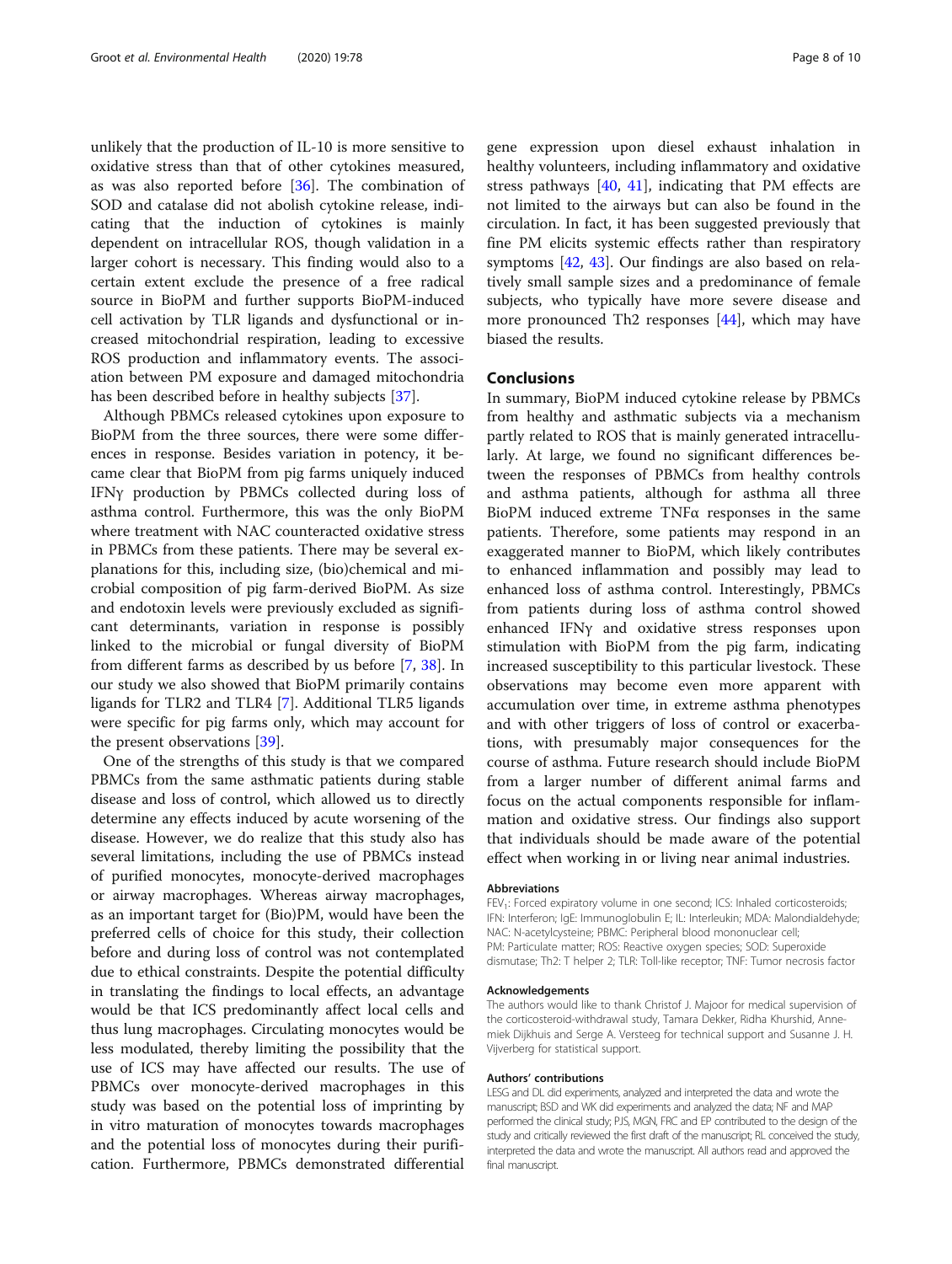### <span id="page-8-0"></span>Funding

This work was supported by the Lung Foundation Netherlands (consortium grant 4.1.15.002), the National Institute for Public Health and the Environment (grant S/121012), the China Scholarship Council (DL) and an unrestricted grant from Chiesi Pharmaceuticals.

#### Availability of data and materials

All relevant data generated or analyzed during this study are included in this manuscript.

#### Ethics approval and consent to participate

Not applicable.

#### Consent for publication

Not applicable.

#### Competing interests

RL received financial support from MedImmune, GSK, Chiesi, Foresee, NutriLeads, Lung Foundation Netherlands and Stichting Astma Bestrijding, none of which was related to the present work, nor has influenced any statement in the manuscript. All other authors declare no conflicts of interest.

#### Author details

<sup>1</sup>Department of Respiratory Medicine, Amsterdam UMC, University of Amsterdam, Amsterdam, The Netherlands. <sup>2</sup>Department of Experimental Immunology (Amsterdam Infection & Immunity Institute), Amsterdam UMC, University of Amsterdam, Amsterdam, The Netherlands. <sup>3</sup>Centre for Sustainability, Environment and Health, National Institute for Public Health and the Environment, Bilthoven, The Netherlands. <sup>4</sup>Institute for Risk Assessment Sciences, Utrecht University, Utrecht, The Netherlands. 5 Laboratory Genetic Metabolic Diseases, Amsterdam UMC, University of Amsterdam, Amsterdam, The Netherlands. <sup>6</sup>Centre for Immunology of Infectious Diseases and Vaccines, National Institute for Public Health and the Environment, Bilthoven, The Netherlands.

## Received: 9 April 2020 Accepted: 24 June 2020<br>Published online: 03 July 2020

#### References

- 1. Murray CS, Simpson A, Custovic A. Allergens, viruses, and asthma exacerbations. Proc Am Thorac Soc. 2004;1(2):99–104.
- 2. Heederik D, Sigsgaard T, Thorne PS, Kline JN, Avery R, Bonlokke JH, Chrischilles EA, Dosman JA, Duchaine C, Kirkhorn SR, et al. Health effects of airborne exposures from concentrated animal feeding operations. Environ Health Perspect. 2007;115(2):298–302.
- 3. Miller RL, Peden DB. Environmental effects on immune responses in patients with atopy and asthma. J Allergy Clin Immunol. 2014;134(5):1001–8.
- 4. Orellano P, Quaranta N, Reynoso J, Balbi B, Vasquez J. Effect of outdoor air pollution on asthma exacerbations in children and adults: systematic review and multilevel meta-analysis. PLoS One. 2017;12(3):e0174050.
- 5. Liu Y, Pan J, Zhang H, Shi C, Li G, Peng Z, Ma J, Zhou Y, Zhang L. Short-term exposure to ambient air pollution and asthma mortality. Am J Respir Crit Care Med. 2019;200(1):24–32.
- 6. Ghio AJ, Carraway MS, Madden MC. Composition of air pollution particles and oxidative stress in cells, tissues, and living systems. J Toxicol Environ Health B Crit Rev. 2012;15(1):1–21.
- 7. Liu D, Mariman R, Gerlofs-Nijland ME, Boere JF, Folkerts G, Cassee FR, Pinelli E. Microbiome composition of airborne particulate matter from livestock farms and their effect on innate immune receptors and cells. Sci Total Environ. 2019;688:1298–307.
- Kim S, Jaques PA, Chang M, Froines JR, Sioutas C. Versatile aerosol concentration enrichment system (VACES) for simultaneous in vivo and in vitro evaluation of toxic effects of ultrafine, fine and coarse ambient particles part I: development and laboratory characterization. J Aerosol Sci. 2001;32(11):1281–97.
- 9. Brinkman P, van de Pol MA, Gerritsen MG, Bos LD, Dekker T, Smids BS, Sinha A, Majoor CJ, Sneeboer MM, Knobel HH, et al. Exhaled breath profiles in the monitoring of loss of control and clinical recovery in asthma. Clin Exp Allergy. 2017;47(9):1159–69.
- 10. de Groot LES, van de Pol MA, Fens N, Dierdorp BS, Dekker T, Kulik W, Majoor CJ, Hamann J, Sterk PJ, Lutter R. Corticosteroid withdrawal-induced

loss of control in mild to moderate asthma is independent of classic granulocyte activation. Chest. 2020;157:16–25.

- 11. Sneeboer MM, Fens N, van de Pol MA, Majoor CJ, Meijers JC, Kamphuisen PW, Lutter R, Sterk PJ, Bel EH. Loss of asthma control and activation of coagulation and fibrinolysis. Clin Exp Allergy. 2016;46(3):422–7.
- 12. de Groot LES, Sabogal Pineros YS, Bal SM, van de Pol MA, Hamann J, Sterk PJ, Kulik W, Lutter R. Do eosinophils contribute to oxidative stress in mild asthma? Clin Exp Allergy. 2019;49(6):929–31.
- 13. Douglas P, Robertson S, Gay R, Hansell AL, Gant TW. A systematic review of the public health risks of bioaerosols from intensive farming. Int J Hyg Environ Health. 2018;221(2):134–73.
- 14. de Rooij MMT, Smit LAM, Erbrink HJ, Hagenaars TJ, Hoek G, Ogink NWM, Winkel A, Heederik DJJ, Wouters IM. Endotoxin and particulate matter emitted by livestock farms and respiratory health effects in neighboring residents. Environ Int. 2019;132:105009.
- 15. Baliatsas C, Smit LAM, Duckers MLA, van Dijk CE, Heederik D, Yzermans CJ. Patients with overlapping diagnoses of asthma and COPD: is livestock exposure a risk factor for comorbidity and coexisting symptoms and infections? BMC Pulm Med. 2019;19(1):105.
- 16. Wang Z, Manninen A, Malmberg P, Larsson K. Inhalation of swine-house dust increases the concentrations of interleukin-1 beta (IL-1 beta) and interleukin-1 receptor antagonist (IL-1ra) in peripheral blood. Respir Med. 1998;92(8):1022–7.
- 17. Vogel CF, Garcia J, Wu D, Mitchell DC, Zhang Y, Kado NY, Wong P, Trujillo DA, Lollies A, Bennet D, et al. Activation of inflammatory responses in human U937 macrophages by particulate matter collected from dairy farms: an in vitro expression analysis of pro-inflammatory markers. Environ Health. 2012;11:17.
- 18. Kim RY, Pinkerton JW, Essilfie AT, Robertson AAB, Baines KJ, Brown AC, Mayall JR, Ali MK, Starkey MR, Hansbro NG, et al. Role for NLRP3 Inflammasome-mediated, IL-1beta-dependent responses in severe, steroidresistant asthma. Am J Respir Crit Care Med. 2017;196(3):283–97.
- 19. Rossios C, Pavlidis S, Hoda U, Kuo CH, Wiegman C, Russell K, Sun K, Loza MJ, Baribaud F, Durham AL, et al. Sputum transcriptomics reveal upregulation of IL-1 receptor family members in patients with severe asthma. J Allergy Clin Immunol. 2018;141(2):560–70.
- 20. Simpson JL, Phipps S, Baines KJ, Oreo KM, Gunawardhana L, Gibson PG. Elevated expression of the NLRP3 inflammasome in neutrophilic asthma. Eur Respir J. 2014;43(4):1067–76.
- 21. Obase Y, Shimoda T, Mitsuta K, Matsuo N, Matsuse H, Kohno S. Correlation between airway hyperresponsiveness and airway inflammation in a young adult population: eosinophil, ECP, and cytokine levels in induced sputum. Ann Allergy Asthma Immunol. 2001;86(3):304–10.
- 22. Ravi A, Chowdhury S, Dijkhuis A, Bonta PI, Sterk PJ, Lutter R. Neutrophilic inflammation in asthma and defective epithelial translational control. Eur Respir J. 2019;54(2):1900547.
- 23. Klumper C, Kramer U, Lehmann I, von Berg A, Berdel D, Herberth G, Beckmann C, Link E, Heinrich J, Hoffmann B, et al. Air pollution and cytokine responsiveness in asthmatic and non-asthmatic children. Environ Res. 2015;138:381–90.
- 24. Gong H Jr, Linn WS, Clark KW, Anderson KR, Sioutas C, Alexis NE, Cascio WE, Devlin RB. Exposures of healthy and asthmatic volunteers to concentrated ambient ultrafine particles in Los Angeles. Inhal Toxicol. 2008;20(6):533–45.
- 25. Behndig AF, Larsson N, Brown JL, Stenfors N, Helleday R, Duggan ST, Dove RE, Wilson SJ, Sandstrom T, Kelly FJ, et al. Proinflammatory doses of diesel exhaust in healthy subjects fail to elicit equivalent or augmented airway inflammation in subjects with asthma. Thorax. 2011;66(1):12–9.
- 26. Stenfors N, Nordenhall C, Salvi SS, Mudway I, Soderberg M, Blomberg A, Helleday R, Levin JO, Holgate ST, Kelly FJ, et al. Different airway inflammatory responses in asthmatic and healthy humans exposed to diesel. Eur Respir J. 2004;23(1):82–6.
- 27. Bae S, Pan XC, Kim SY, Park K, Kim YH, Kim H, Hong YC. Exposures to particulate matter and polycyclic aromatic hydrocarbons and oxidative stress in schoolchildren. Environ Health Perspect. 2010;118(4):579–83.
- 28. Huang W, Wang G, Lu SE, Kipen H, Wang Y, Hu M, Lin W, Rich D, Ohman-Strickland P, Diehl SR, et al. Inflammatory and oxidative stress responses of healthy young adults to changes in air quality during the Beijing Olympics. Am J Respir Crit Care Med. 2012;186(11):1150–9.
- 29. Patel MM, Chillrud SN, Deepti KC, Ross JM, Kinney PL. Traffic-related air pollutants and exhaled markers of airway inflammation and oxidative stress in New York City adolescents. Environ Res. 2013;121:71–8.
- 30. Smith-Norowitz TA, Weaver D, Chorny V, Norowitz YM, Lent D, Hammerschlag MR, Joks R, Kohlhoff S. Chlamydia pneumoniae induces